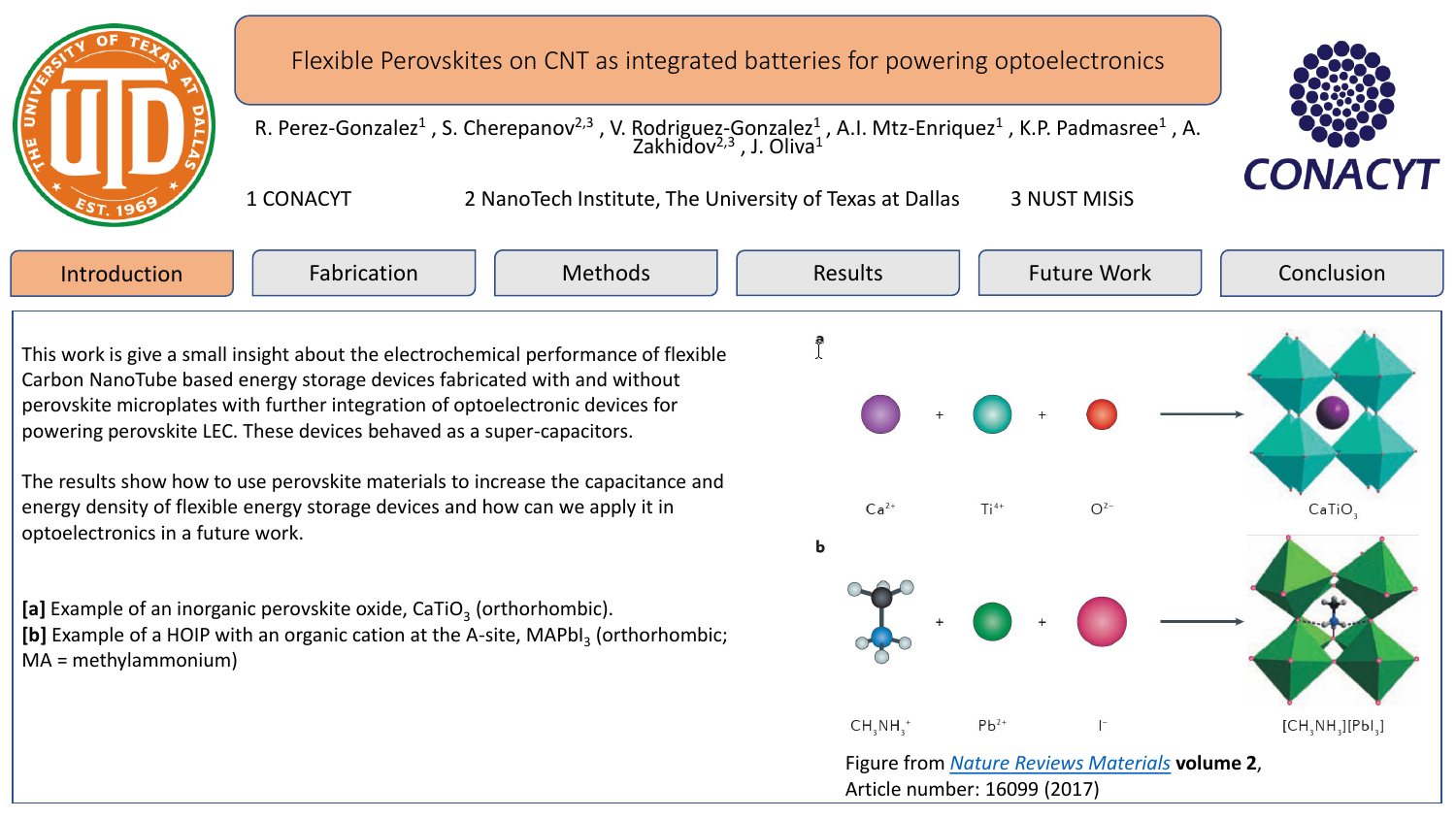

# R. Perez-Gonzalez<sup>1</sup>, S. Cherepanov<sup>2,3</sup>, V. Rodriguez-Gonzalez<sup>1</sup>, A.I. Mtz-Enriquez<sup>1'</sup>, K.P. Padmasree<sup>1</sup>, A. Zakhidov<sup>2,3</sup>, J. Oliva<sup>1</sup>

1 CONACYT 2 NanoTech Institute, The University of Texas at Dallas 3 NUST MISiS



Introduction | Fabrication | Methods | Results | Future Work | Conclusion Results | Future Work Recently halide perovskites materials with general formula ABX3 (A is a organic or inorganic cation, e.g., methylammonium (CH3NH3+), formamidinium (NH2CHNH2+), or cesium ion (Cs+), B is a larger size divalent metallic cation (Pb2+ , Sn2+), and X is halogen anion (Cl- , Br-, I- ) have attracted much attention owing to unique optoelectronics and electronics properties such as low-temperature solution processability, high color purity with narrow spectral width (FWHM of 20 nm), bandgap tunability and large charge carrier mobility [1,2,3]. b



One of important developments in our lab is a powering such PeLECs with small and powerful capacitors of energy.

[1] [11473, Organic and Hybrid Light Emitting Materials and Devices XXIV;](https://www.spiedigitallibrary.org/conference-proceedings-of-spie/11473.toc) 114731N

Mechanism of PeLEC device. a) Initial PeLEC state demonstrating ions

uniformly distributed all over the active layer. b) Intermediate PeLEC state

Steady-state PeLEC operation with ions accumulated at the electrodes and light emission upon current injection. d) Top views of the SEM images of CNT electrode

showing cations drifting toward the cathode and anions toward the anode. c)

[2] Adv. Mater. 2018, 30, 1801996. [3] Adv. Funct. Mater. 2019, 29, 1902008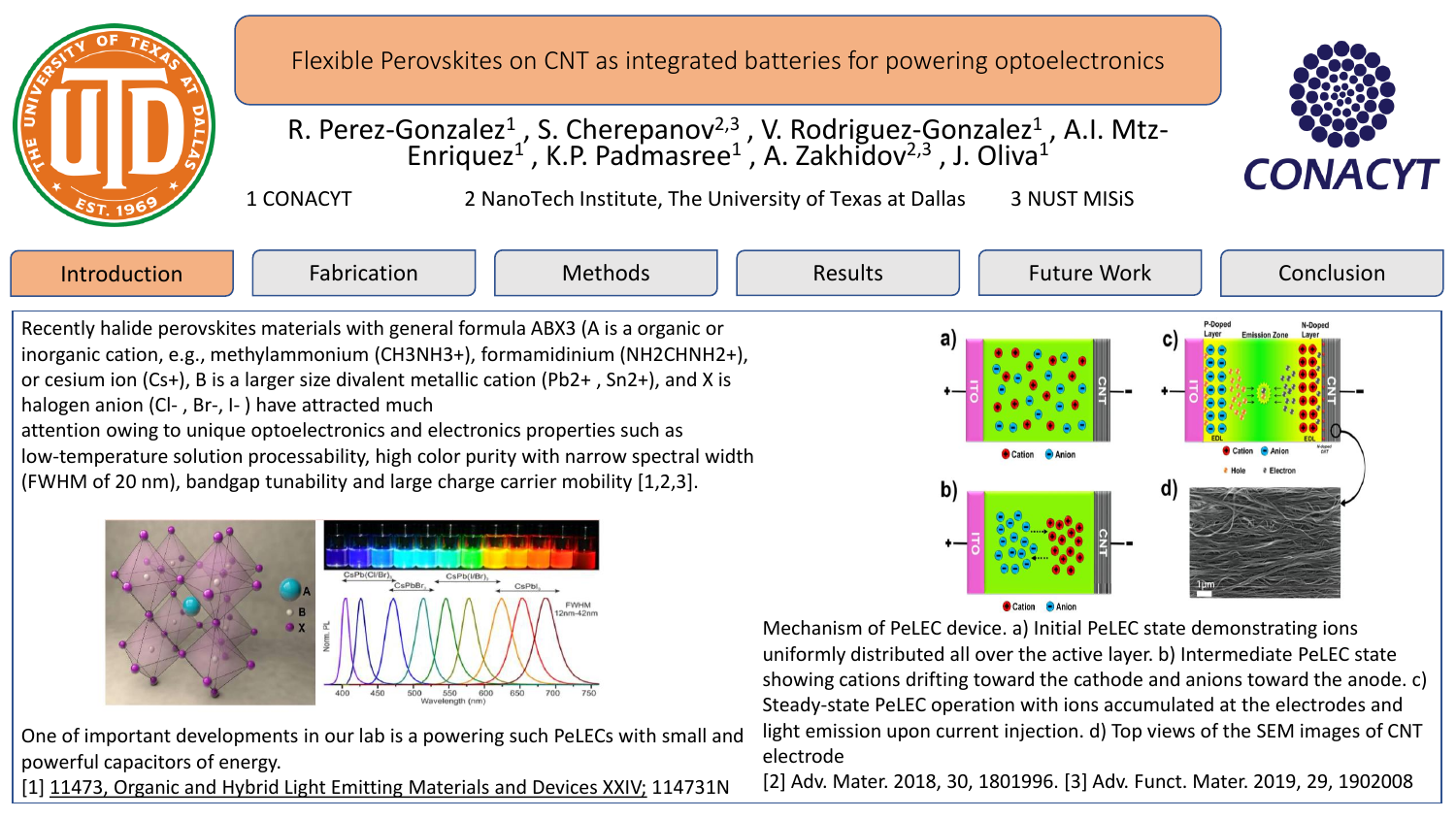

### Fabrication of flexible CNT based SCs

The CNT-based SCs were fabricated using the following procedure:

- **1.** a transparent polyacrylic plastic was cleaned with water, ethanol, and isopropyl alcohol by ultrasonication.
- 2. CNTs were pulled out from a nanotube forest (synthesized by CVD method) and 1 layer of CNTs were manually transferred on the polyacrylic plastic (see steps 1 and 2) to form the CNT electrode.
- 3. 100 μl of an aqueous solution with Ca2.9Nd0.1Co4O9+δ (CaNCo) perovskites (synthesized by a solid state reaction method [4]) was deposited on the CNTs by spin coating at 1000 rpm and dried for 60 min at 100 C (step 3).

As a result, we obtained the CaNCo/CNT electrode (the weight ratio between the CaNCo perovskite and CNTs is 2:98). Later, the CNT electrode with CaNCo perovskite was subjected to acid treatment using nitric acid at 80 C [5].

- **4.** A semipermeable acrylic membrane (SAM) was deposited on the CNT/CaNCo layer , the SAM worked as a separator.
- 5. Another electrode made exclusively with CNTs was put on the SAM and the device was sealed using a hot press.



A semitransparent and flexible device is obtained. The CNT/CaNCo perovskite electrode is considered as the anode and the electrode made with only CNT was the cathode. In this work, all of the devices contained a gel electrolyte (80 mg) made of PMMA, acetone, water, and phosphoric acid (H3PO4, 70% conc.) and the weight ratio among these components was 0.4:1:1:0.8. This gel was included between the SAM and the cathode. Two CNT based SCs were studied in this work using the following architectures: CNT/SAM/CNT and CNT+CaNCo/SAM/CNT, which were named CN and CaNCo devices respectively. In all the devices, the weight ratio of CaNCo perovskite/CNT electrode was 0.05:1. The CN device is considered as the reference device in order to elucidate the effect of the CaNCo perovskite on the supercapacitor's performance.

[4] J. Power Sources. 374 (2018) 249–256. [5] Bioinorg. Chem& App. 2010 1-9.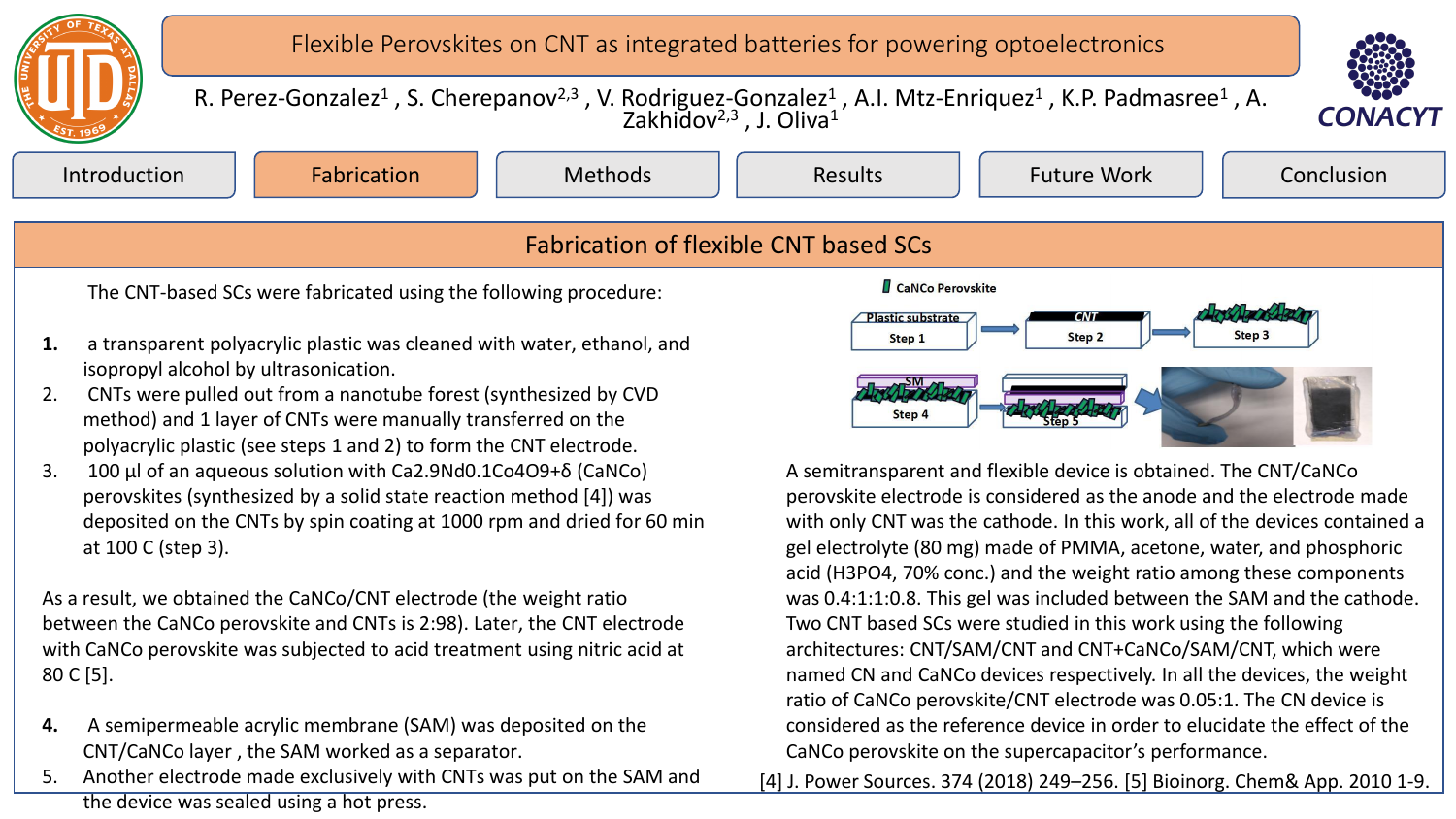

R. Perez-Gonzalez<sup>1</sup>, S. Cherepanov<sup>2,3</sup>, V. Rodriguez-Gonzalez<sup>1</sup>, A.I. Mtz-Enriquez<sup>1</sup>, K.P. Padmasree<sup>1</sup>, A. Zakhidov<sup>2,3</sup>, J. Oliva<sup>1</sup>



Introduction | Fabrication | Methods | Results | Future Work | Conclusion

Results | Future Work

The electrodes of each supercapacitor device (CNT and CaNCo/CNT electrodes) were analyzed using scanning electron microscopy (SEM Quanta 250) and energy of 15 kV. The Energy-dispersive X-ray Spectroscopy (EDS) was carried out using a Thermo- scientific detector coupled to the SEM equipment. The X-ray diffraction (XRD) patterns of all the samples were obtained by using a Bruker D8 equipment with Cu-K radiation (λ=1.54056 Å) in the 2 range of 10-80o.The absorbance and transmittance spectra of the samples were measured in the range of 250–800 nm utilizing a Perkin-Elmer Lambda 900 UV-VIS-NIR Spectrometer.

#### XPS and FTIR characterization of the electrodes

X-ray photoelectron spectroscopy (XPS) spectra were recorded for the CNT and CaNCo/CNT electrodes by using Thermo Scientific K-Alpha Spectrometer equipment. The Al-Kα source produced X-rays with energy of 1486.7 eV that are focused on a 200 x 200 μm2 spot (power density = 66 W/m2).The Fourier transform infrared (FTIR) were recorded in the range of 400-4000 cm-1 by employing a Thermo Scientific Nicole i50 equipment and the ATR method.

## Morphological, structural and optical characterization  $\|\cdot\|$  Electrochemical characterization of the CNT- based SCs

The cyclic voltammetry (CV) and galvanostatic charging/discharging (GCD) curves for the SCs were recorded using an electrochemical station (Galvanostat/Potentiostat Wavenow) with a two-electrode configuration. The scanning rates for the CV measurements were 50, 70 and 100 mV/s in the potential range of 0-1.2 V. The GCD curves were obtained as follows:

- 1. positive current of 40 mA was applied during 20 seconds until a positive voltage of 2.5V was observed (charging time),
- 2. the current applied was zero and the voltage decreased as a function of time (discharging process) until a stable output voltage is observed.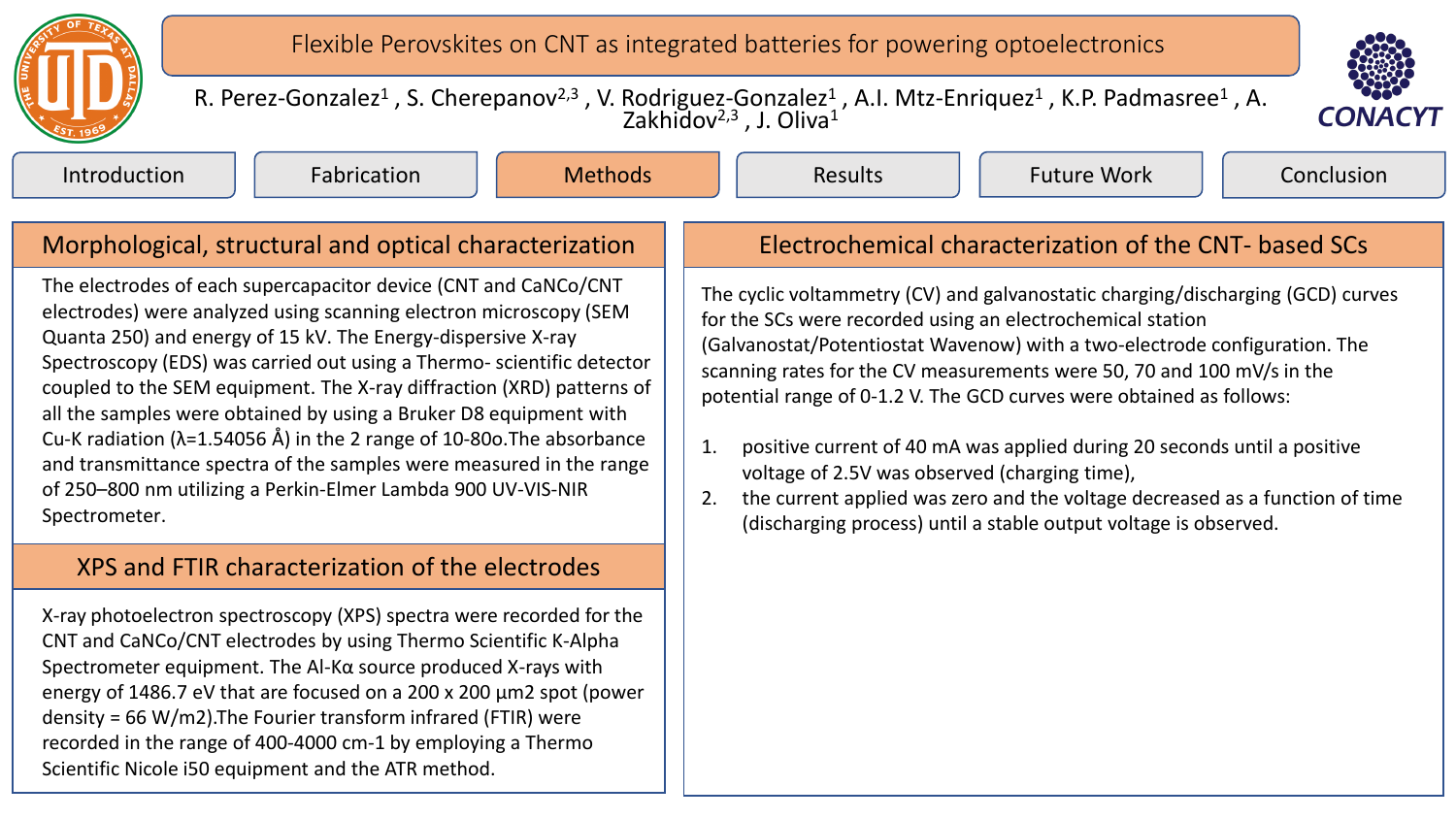

where I is the discharge current,  $\int V(t)dt$  is the total area under the discharge curve, and  $\Delta V$  represents the potential change after a full discharge.

The specific energy density (E) in Wh/kg was calculated from the equation:

$$
E=\frac{1}{2}\bigg[\frac{C_s\cdot\Delta V^2}{3.6}\bigg]
$$

It is worthy to mention that all the experimental curves for the CNT based SCs characterized in this work were obtained by averaging the results of four devices.

[6] Electrochim. Acta 242 (2017) 382–389. [7] Chem. Phys. Lett. 344 (2001) 13-17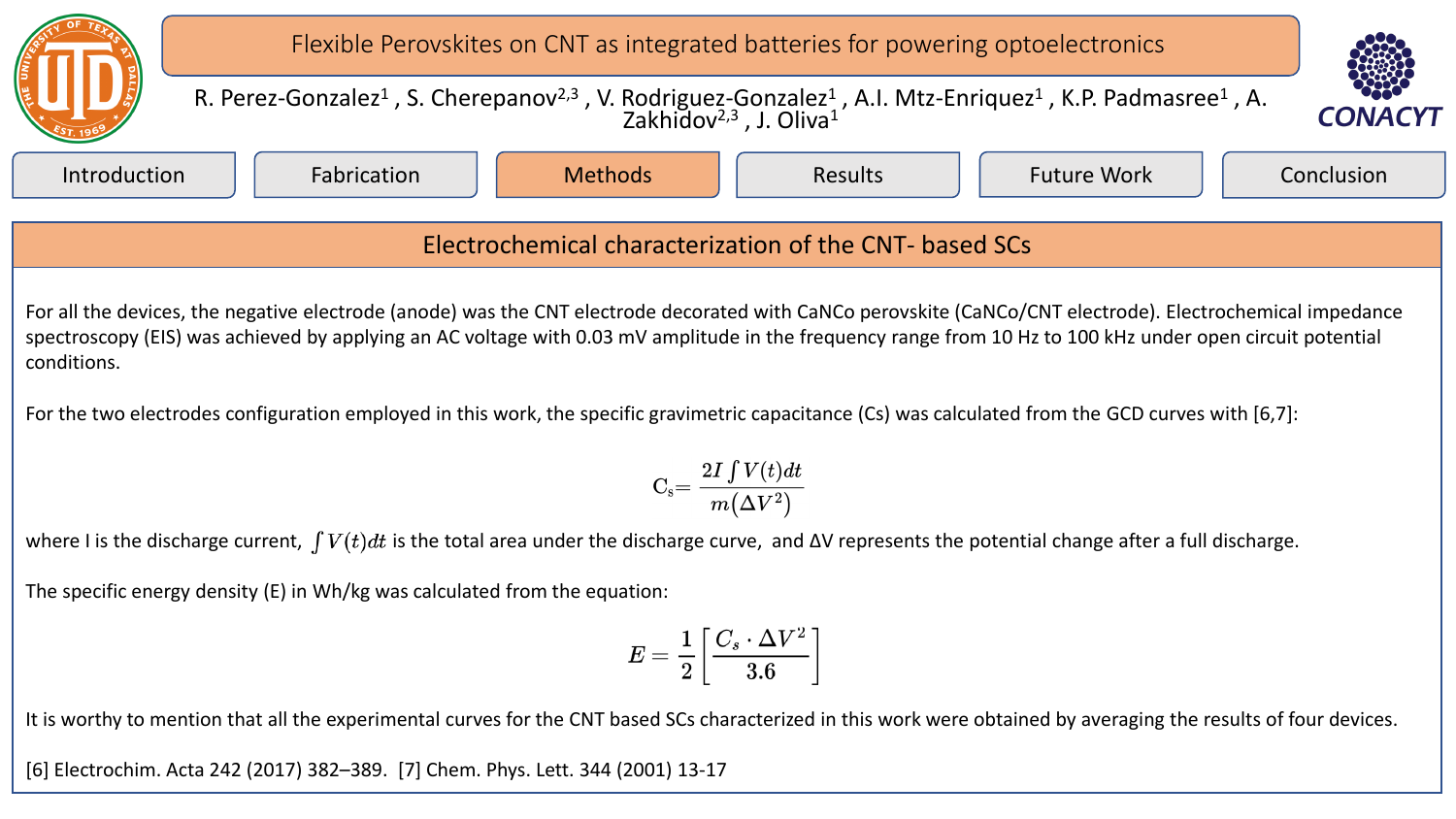



R. Perez-Gonzalez<sup>1</sup>, S. Cherepanov<sup>2,3</sup>, V. Rodriguez-Gonzalez<sup>1</sup>, A.I. Mtz-Enriquez<sup>1</sup>, K.P. Padmasree<sup>1</sup>, A. Zakhidov<sup>2,3</sup>, J. Oliva<sup>1</sup>

Introduction || Fabrication || Methods || Results || Future-Work || Conclusion

Results | Future Work

### Structure and morphology of the CNTs and CaNCo/CNT composite electrodes.

a) the CNT sheets deposited on the polyurethane plastic. As observed, they look like fibers or "conductive cables" oriented in one direction (see yellow arrow). Besides, the inset of shows the "fibrous" interconnected conductive network formed by the CNTs.

b) the CaNCo perovskites employed in the devices are thin microplates with thicknesses in the range of 200-400 nm. Most of them have irregular shapes but some of them have a pentagonal morphology, see green circles. The inset shows the size distribution for the microplates and most of them (65%) have sizes in the range of 1-3  $\mu$ m.

c) When the CNT sheets are decorated by these microparticles, a CaNCo/CNT composite electrode is formed. The biggest CaNCo microparticles remain on the surface of the CNTs and the smallest ones are embedded into the entangled CNT network, see red circles. This arrangement of CaNCo microparticles on the CNT allows and efficient charge extraction as demonstrated later by the electrochemical experiments. Finally, the composition of the CaNCo/CNT composite electrode was analyzed by EDS measurements.

d) the presence of Ca, Nd, Co, O, and C elements in that composite is shown. The EDS spectrum also indicates that calcium is the main component of the perovskite.

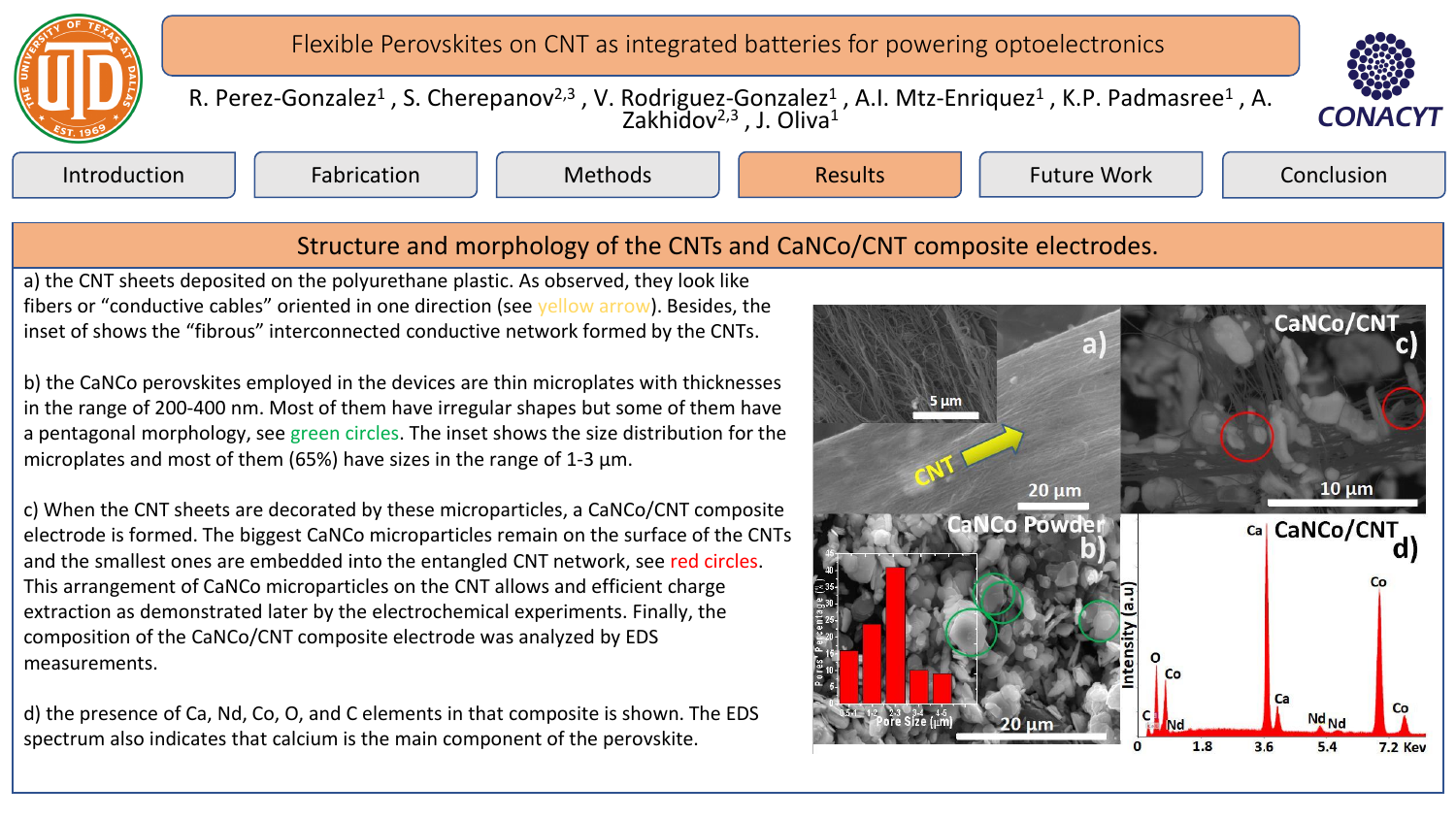



R. Perez-Gonzalez<sup>1</sup>, S. Cherepanov<sup>2,3</sup>, V. Rodriguez-Gonzalez<sup>1</sup>, A.I. Mtz-Enriquez<sup>1</sup>, K.P. Padmasree<sup>1</sup>, A. Zakhidov<sup>2,3</sup>, J. Oliva<sup>1</sup>

Introduction || Fabrication || Methods || Results || Future-Work || Conclusion

Results

Future Work

### XRD,FTIR and Absorbtion Analysis of the CNT and CaNCo/CNT composite electrodes.

a) The XRD pattern. The inset shows the XRD patterns of the bare CNT electrodes employed as support for the perovskites. CaNCo/CNT corresponds to composite material. However, not all the diffraction peaks of the perovskite powder were present in the XRD pattern of the CaNCo/CNT electrode because it obtained by many microplates

b) The surface of the CaNCo powders, CNT electrode, and CaNCo/CNT composite electrode was analyzed by FTIR and absorbance spectra in order to understand the chemical changes on their surface after interacting with the solid electrolyte since these surface modifications played an important role in the electrochemical performance of the solid state SCs.

c) The absorbance spectrum. This indicates that coating the CNT electrode with the electrolyte increased considerably the number of oxygen vacancies on it. The absorbance spectrum of the CaNCo/CNT composite electrode coated with the solid electrolyte also presented a higher absorbance than the CNT electrodes and CaNCo powder , we could infer that the interaction between the CNT electrode or CaNCo/CNT electrode and the solid electrolyte-enhanced the formation of Vo defects on the electrodes, and this will play an important role in the energy storage capabilities

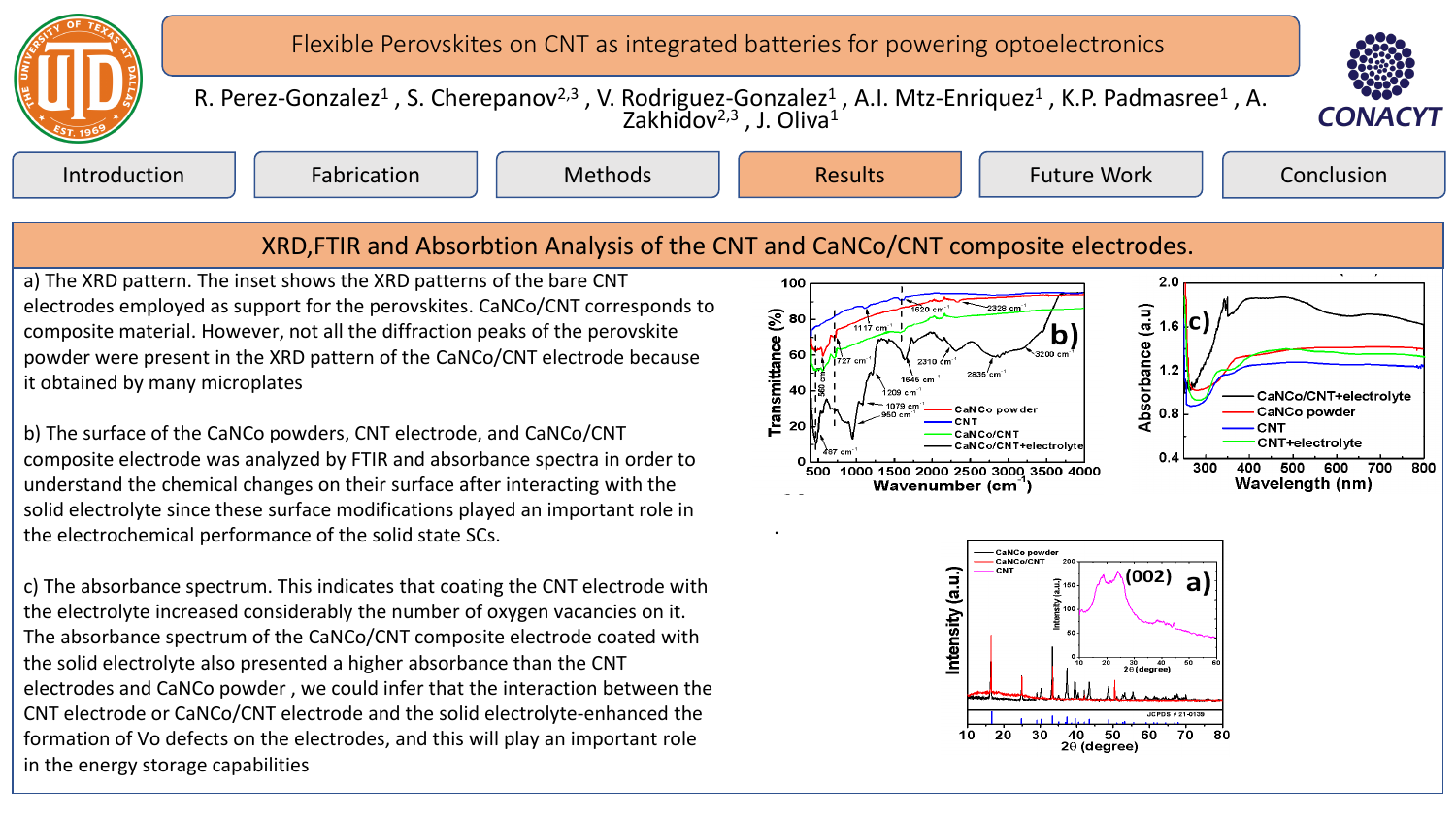



R. Perez-Gonzalez<sup>1</sup>, S. Cherepanov<sup>2,3</sup>, V. Rodriguez-Gonzalez<sup>1</sup>, A.I. Mtz-Enriquez<sup>1</sup>, K.P. Padmasree<sup>1</sup>, A. Zakhidov<sup>2,3</sup>, J. Oliva<sup>1</sup>

Introduction || Fabrication || Methods || Results || Future-Work || Conclusion

Results | Future Work

### Electrochemical performance of CNT-based and perovskite-based solid state energy storage devices

a) the CV curves of the CN device. No oxidation and/or reduction peaks were observed, indicating that the devices are storing charge by EDL mechanism. as the scan rate increases, the oval-like shape and size of the CV curves remain similar, suggesting good reversibility, quick ion diffusion, and fast charge-discharge properties.

b) When the CaNCO perovskite is introduced, the CV curve changes drastically. Firstly, the CaNCo perovskite increased the current by ≈288%. Faradaic peaks appeared, indicating that the energy storage mechanism changed from EDL to redox reactions. The broader CV curve of the CaNCo device and its higher current indicates that its capacitance is higher than that for the CN device. some Faradaic peaks appeared, see green circles

c) The CN device (made without perovskite) showed a total discharge after 925 seconds while the discharge profile of the CaNCo device (made with the CaNCo perovskite) presented two components (see black curve).

d) 13 cycles of charge/discharge for the CaNCo device, each cycle lasted 20 min. As observed, the maximum voltage (2.5 V) reached after each cycle of charge is quite reproducible as well as the same level of stabilized voltage (1.37 V).

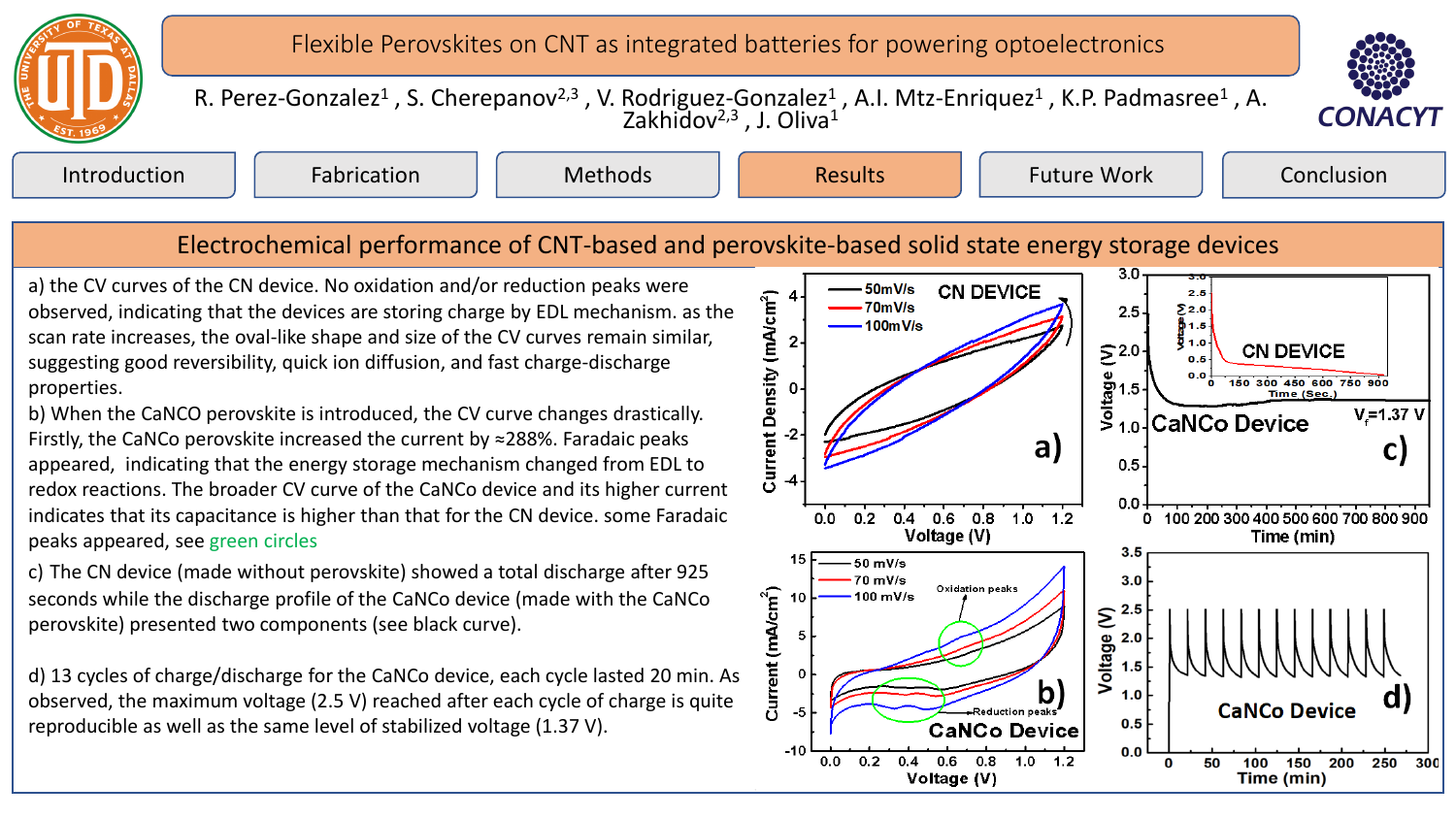



R. Perez-Gonzalez<sup>1</sup>, S. Cherepanov<sup>2,3</sup>, V. Rodriguez-Gonzalez<sup>1</sup>, A.I. Mtz-Enriquez<sup>1</sup>, K.P. Padmasree<sup>1</sup>, A. Zakhidov<sup>2,3</sup>, J. Oliva<sup>1</sup>

Introduction || Fabrication || Methods || Results || Future-Work || Conclusion

Results | Future Work

# Charge storage mechanisms for the CN and CaNCo devices

In order to explain the presence of the redox peaks and to understand the capacitive/battery-like In order to explain the presence of the reason perms and complete CNT electrode and CaNCo/CNT  $\frac{3}{3}$ :<br>Broperties of the devices, we performed XPS measurements for the CNT electrode and CaNCo/CNT composite electrode before and after its use in the supercapacitor devices, that is: 1) we measured the XPS spectrum of the electrode. 2) the electrode was used to assemble a supercapacitor and the device was fully characterized (CV, GCD, etc. were obtained). 3) the electrodes were removed from by disassembling the device (the encapsulation was broken) and their XPS spectrum was obtained again.

- a) the deconvoluted XPS spectra of the O1s orbital corresponding to the CNT electrode.
- b) the XPS spectrum for the Ca 2p orbital, which was taken from the CNT electrode before its use in the SC device
- c) the deconvoluted XPS spectra for the Nd 2p orbital and corresponds to the CaNCo/CNT electrode before its (curve I) and after its use (curve II) in the battery-like device.
- d) the deconvoluted XPS spectra for the Co 2p orbital

Consequently, the CaNCo device is surely storing charge by the simultaneous redox reactions of the Ca, Nd and Co elements; therefore, the capacitance of this device (620.4 F/g) is much higher than that for the CN device (53.6 F/g). After all the stored energy by redox reactions is released, the CaNCo/CNT electrode starts its faradaic decomposition, provoking a continuous release of charge and a constant output voltage as observed in Figure 4c. This leads to a battery-like behavior.

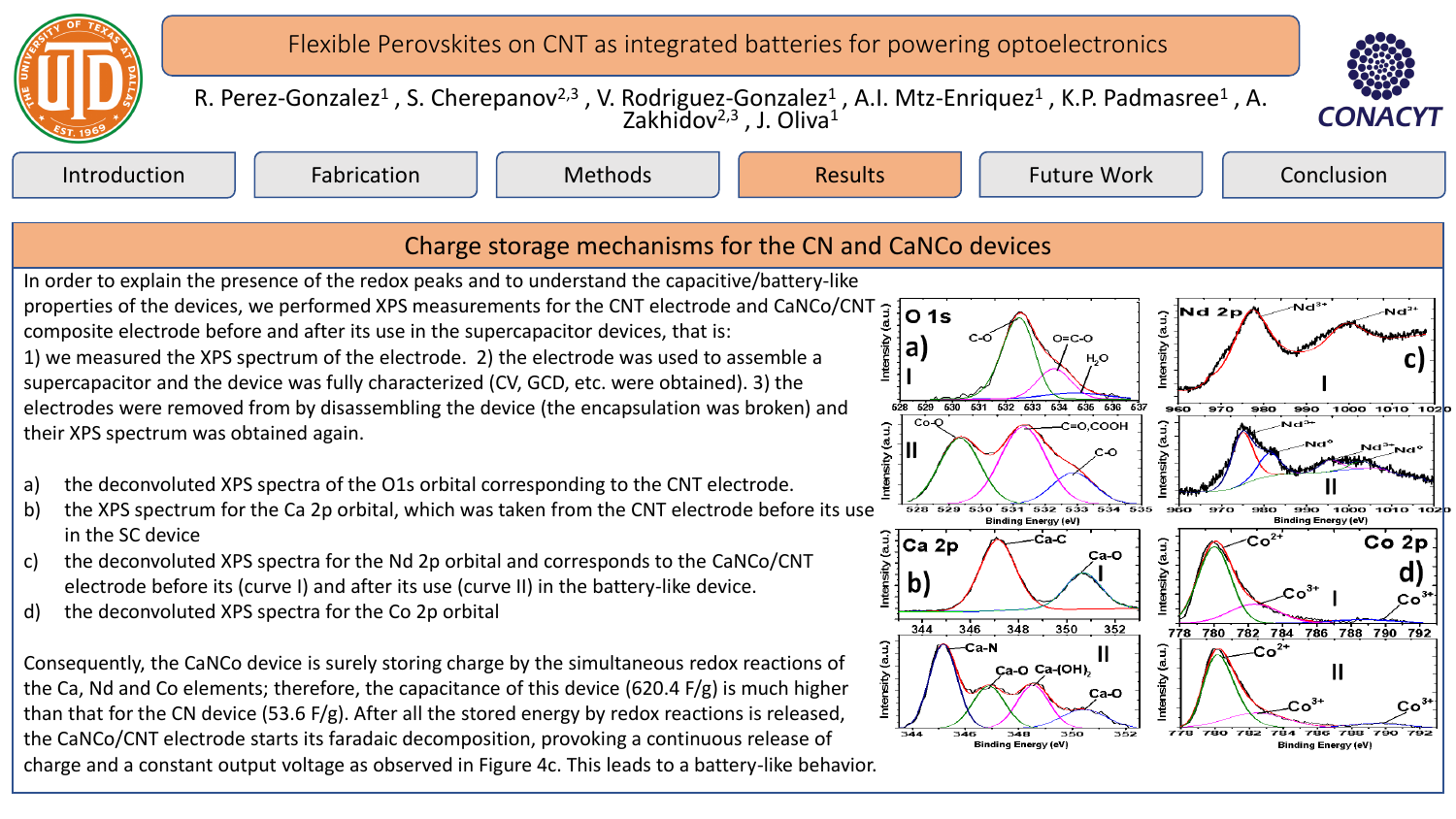



R. Perez-Gonzalez<sup>1</sup>, S. Cherepanov<sup>2,3</sup>, V. Rodriguez-Gonzalez<sup>1</sup>, A.I. Mtz-Enriquez<sup>1</sup>, K.P. Padmasree<sup>1</sup>, A. Zakhidov<sup>2,3</sup>, J. Oliva<sup>1</sup>

Introduction || Fabrication || Methods || Results || Future-Work || Conclusion

Results | Future Work

#### Electrochemical impedance measurements for the CN and CaNCo devices

The electrochemical impedance spectroscopy (EIS) was performed to understand the charge transfer process in the CN and CaNCo devices and to determine the resistance associated with the charge storage at the electrode/electrolyte interface. The Nyquist plots exhibit two parts: a straight line in the low-frequency region and a semi- circle in the high-frequency region. According to the literature [8, 9], the EIS curves can be fitted using an equivalent circuit (see inset) to obtain the serial resistance Rs (total cell resistance which includes electrodes, electrolyte, and contact resistance) and the charge transfer resistance Rct (at the electrode/electrolyte interface). After fitting with the equivalent circuit, the calculated values for (Rs, Rct) were: (66.2 Ω, 18.9 Ω) and (58.6  $\Omega$ , 12.4  $\Omega$ ) for the CN, and CaNCo devices, respectively. As observed, the introduction of CaNCo perovskite in the CNT electrode decreased the internal series resistance from 66.2  $\Omega$  to 58.3 $\Omega$  and the charge transfer resistance from 18.9 Ω to 12.4 Ω. The lower Rs and Rct values of CaNCo device indicate that the ion transport through the electrolyte and ion diffusion from the electrolyte to the CNT electrode is faster in such a device. Those last effects also facilitated the ion storage in the CaNCo device, therefore, it presented ≈10.57 times more capacitance than the CN device.

[8] Scientific Reports 4 (2018) 1–13. [9] Nanotechnology 25 (2014) 1-8

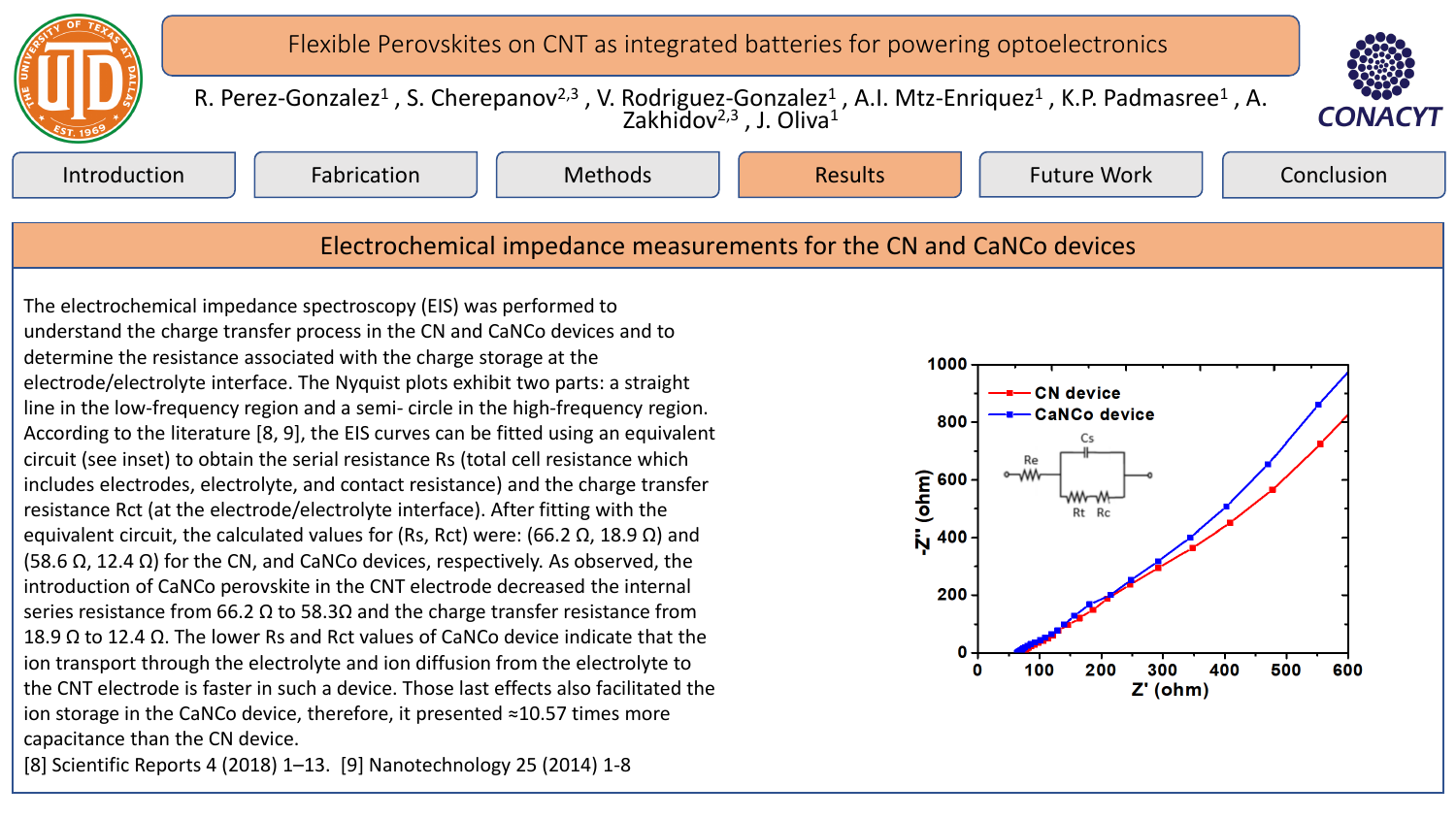